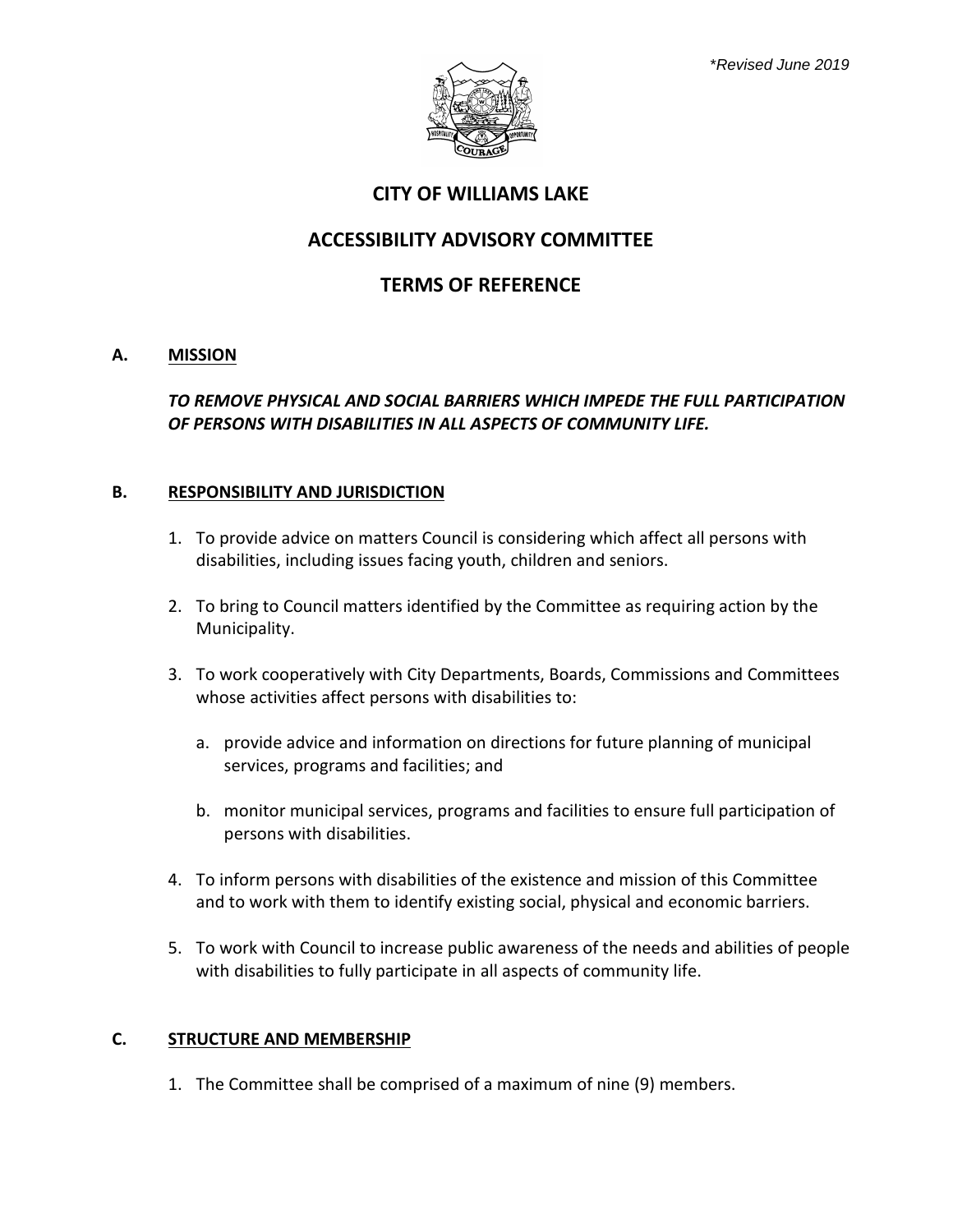- 2. The Accessibility Advisory Committee membership shall be comprised of 2 members with a disability, 3 service providers for people with a disability, 2 seniors' representatives and 2 members at large. Council will consider applications and appoint members to the Committee on an annual basis. Each term will be two years ending the last day of February, alternating half of the Committee every second year (when required).
- 3. At the first meeting of the new Accessibility Advisory Committee, put out a call for nominations for a two-year term for Chairperson and Vice Chairperson in opposite years.
- 4. To ensure cross-sectional representation, it is optimal that as many of the World Health Organization's (WHO) International Classification of Functioning, Disability and Health as possible are represented by either a person with a disability or service provider on the Committee.

The WHO's six disability types are:

- a. mobility;
- b. agility;
- c. hearing;
- d. seeing;
- e. speaking; and
- f. mental.
- 5. Liaise with organizations that support people with a disability whenever necessary (i.e. SPARC BC).
- 6. Accessibility Advisory Committee meetings are open to the public.

# **D. PROCEDURE AND OPERATION**

- 1. Meetings shall be held monthly, 8 to 10 times per year or as required, or at the call of the chairperson.
- 2. Continuous absence of a member at three (3) consecutive meetings, without prior consent of the Chairman/Committee or a reasonable need (e.g. illness), will be reviewed by the Committee, which may recommend to Council that the member be removed from the Committee.
- 3. If unable to attend a meeting of the Committee the member must contact the City's staff liaison or the Chair no later than the day prior to the meeting.